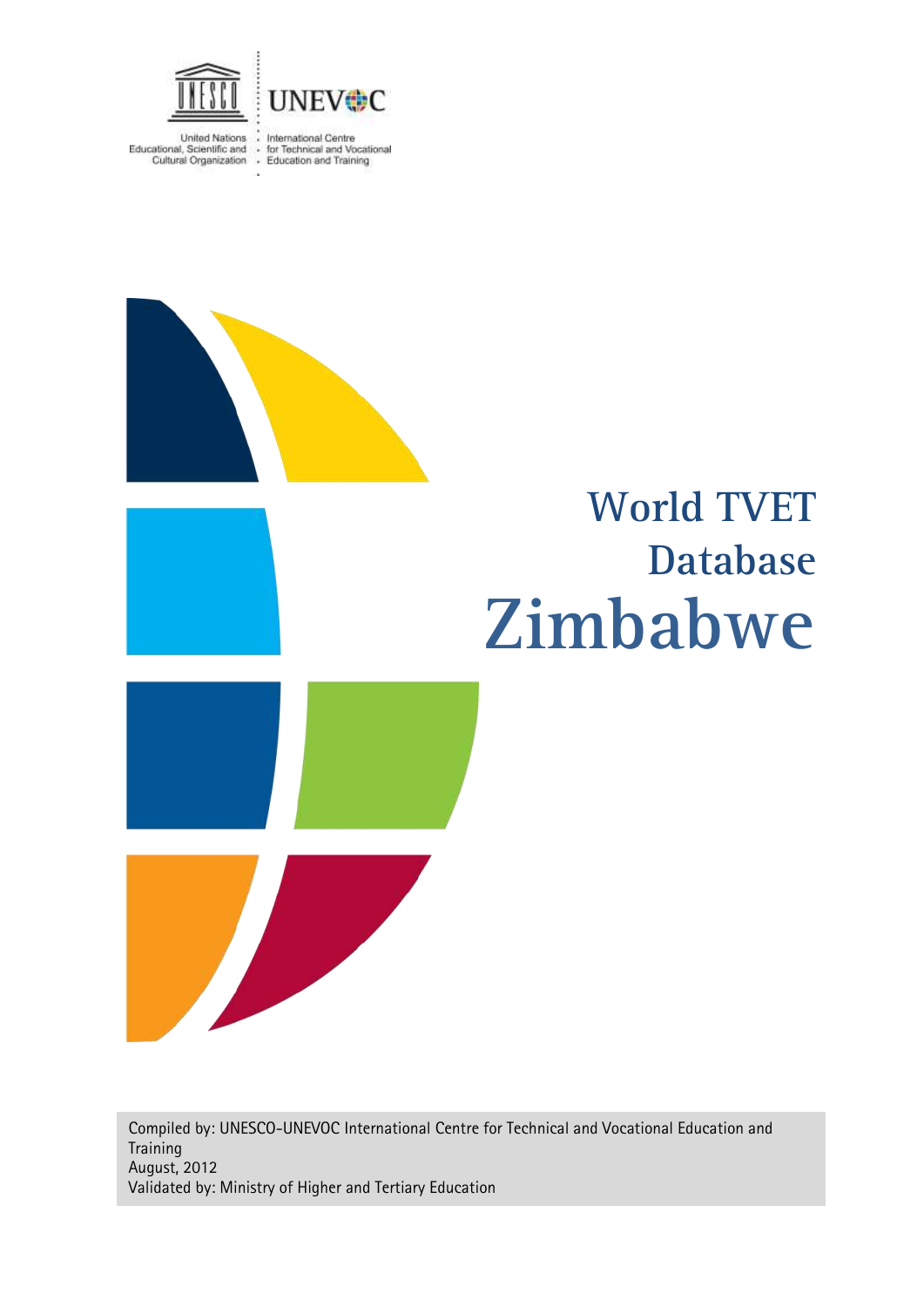August, 2012

Compiled by UNESCO-UNEVOC International Centre for Technical and Vocational Education and Training UN Campus Platz der Vereinten Nationen 1 53113 Bonn Germany

Tel: +49 228 815 0100 Fax: +49 228 815 0199 [www.unevoc.unesco.org](http://www.unevoc.unesco.org/) [unevoc@unesco.org](mailto:unevoc@unesco.org)

Country profiles are compiled from a variety of national and international sources and have been informed and validated by UNEVOC Centres in the country or other TVET national authorities.

The designations employed and the presentations of material throughout this report do not imply the expression of any opinion whatsoever on the part of UNESCO concerning the legal status of any country, territory, city or area or of its authorities, or concerning the delimitation of its frontiers or boundaries.

UNEVOC/2012/TVETDB/ZWE/1

© UNESCO 2015 All rights reserved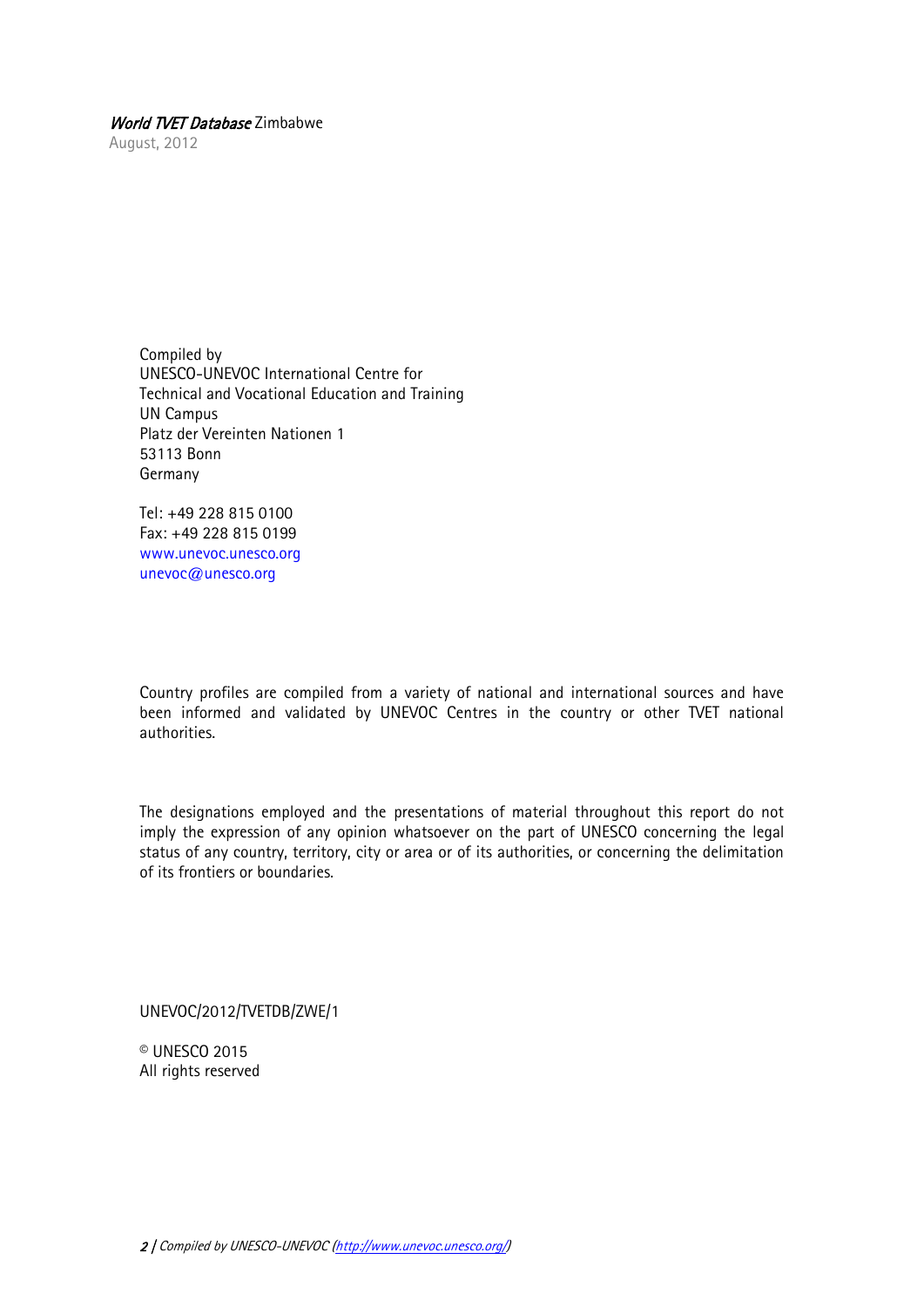## **Contents**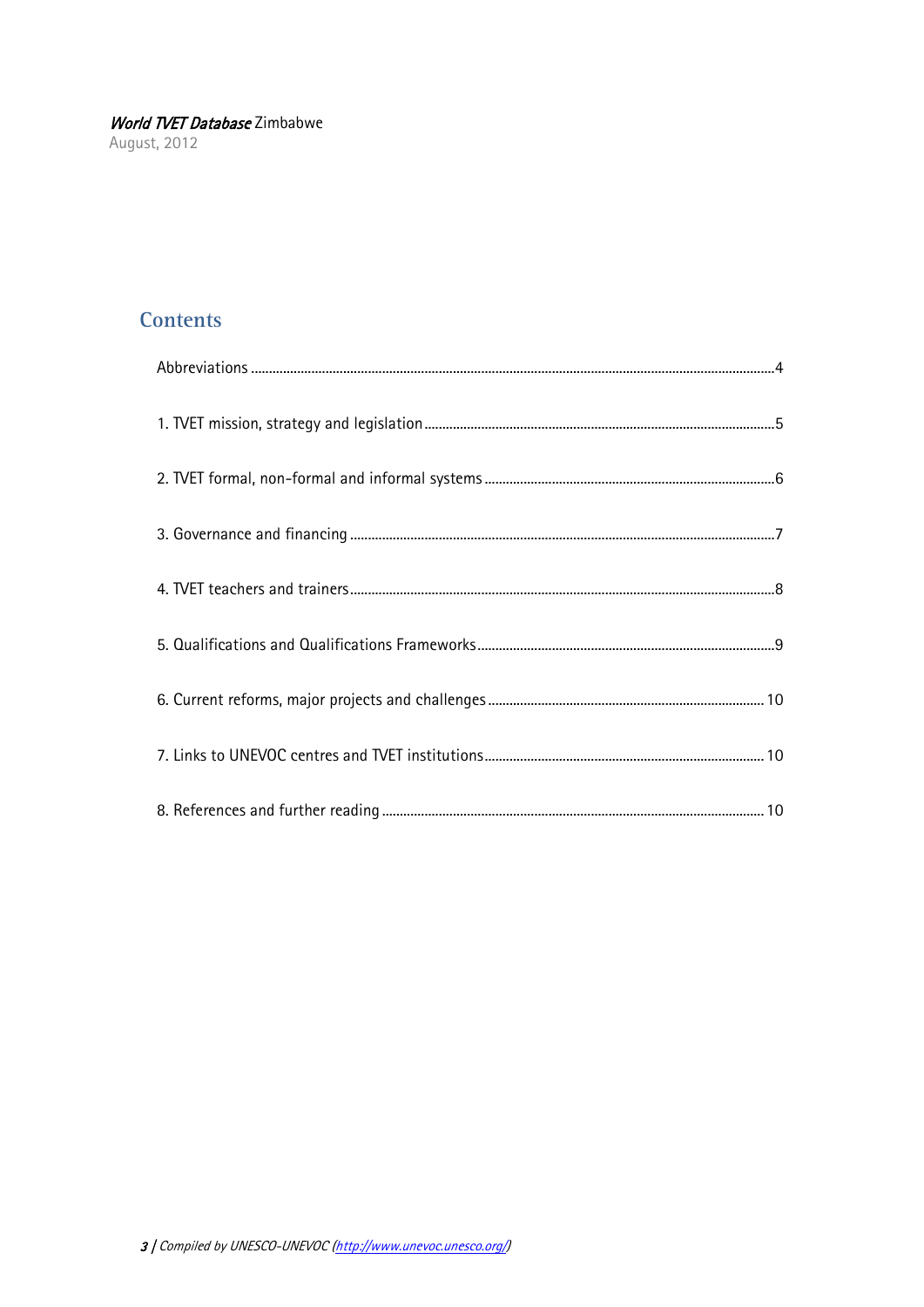August, 2012

## <span id="page-3-0"></span>**Abbreviations**

| <b>HEXCO</b>  | Higher Education and Examination Council                   |
|---------------|------------------------------------------------------------|
| <b>ITC</b>    | <b>Industrial Training Centre</b>                          |
| <b>MHTE</b>   | Ministry of Higher and Tertiary Education                  |
| <b>NAMACO</b> | National Manpower Advisory Council                         |
| <b>SADC</b>   | Southern African Development Community                     |
| <b>SDEQA</b>  | Directorate of Standards Development and Quality Assurance |
| ZIMDEF        | Zimbabwe Manpower Development Fund                         |
| <b>ZIMEQF</b> | Zimbabwe Examinations and Qualifications Framework         |
| ZIMEQA        | Zimbabwe Examinations & Qualifications Authority           |
|               |                                                            |

## **TVETipedia Glossary**

Below are listed TVET terms mentioned in this report. Click on a term to read its definitions on the UNESCO-UNEVOC TVETipedia glossary.

| Accreditation                            | On-the-job training       |
|------------------------------------------|---------------------------|
| Adult education                          | Qualification             |
| Apprenticeship                           | Quality                   |
| Certificate                              | <b>Quality Assurance</b>  |
| Certification                            | <b>Quality control</b>    |
| Diploma                                  | <b>Skills</b>             |
| Higher education                         | Stakeholder               |
| Informal Learning                        | <b>Standard</b>           |
| In-service training                      | Teacher                   |
| Job                                      | Teacher In VET            |
| Labour market                            | <b>Tertiary Education</b> |
| <b>Mobility</b>                          | <b>Trainer</b>            |
| Monitoring                               | <b>Training levy</b>      |
| <b>National Qualifications Framework</b> | Transferability           |
| Non-formal education                     | TVET                      |
| Occupational standard                    | <b>TVET</b> provider      |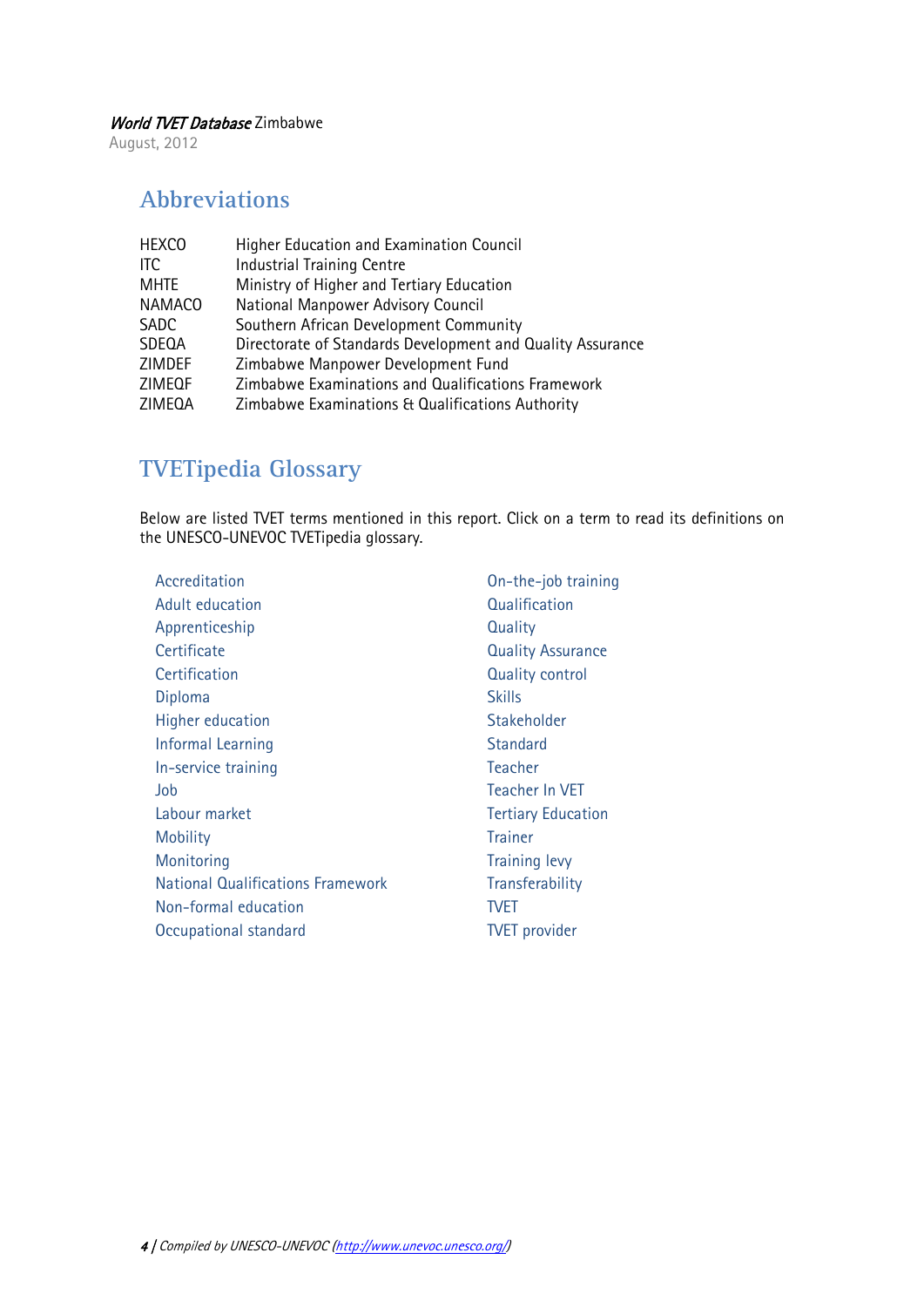World TVET Database Zimbabwe August, 2012

## **Zimbabwe**

Population: 15,603,000 (2015) Youth population<sup>1</sup>: Median population age: 18.9 (2015) Annual population growth 2.21%  $(2010 - 2015)^2$ :

: 3,262,000 (2015)



Data © OpenStreetMap Design © Mapbox

## <span id="page-4-0"></span>**1. TVET mission, strategy and legislation**

## **TVET strategy**

Developed in 1990, the Rationalisation of Vocational and Technical Education policy sets the framework for TVET in Zimbabwe. In 2005, the Ministry of Higher and Tertiary Education published a review of the TVET system which outlines major challenges and makes recommendations for its improvement. The Report on the Technical and Vocational Education and Training Policy Review Framework (2005) also defines a number of parameters for a TVET policy review.

Faced with major economic and social challenges, the Inclusive Government of Zimbabwe developed a Short Term Emergency Recovery Programme (STERP) a that advocates greater cooperation between public TVET programmes and income-generating projects. It also outlines Government plans to decentralise TVET to increase its relevance for the community.

## **TVET legislation**

The Education Act No. 5/1987 is the main legal document guiding primary and secondary education in Zimbabwe. Amended in 1991 and 2004, it sets out the fundamental principles of education: abolition of racial discrimination, free and compulsory primary education, State support for literacy programmes and non-formal and adult education, decentralised management, and expansion of teacher education.

The Manpower Planning and Development Act: 28:02 of 1984 (amended in 1996) regulates the management, operation and maintenance of TVET institutions, universities, teachers' colleges and vocational training schemes. The Act promotes human resource development, including apprenticeships and certification for skilled workers, establishes a training levy and outlines the functions of the National Manpower Advisory Board.

1

<sup>&</sup>lt;sup>1</sup> Population aged 14-25

<sup>&</sup>lt;sup>2</sup> All statistics compiled from the United Nation's Population Division's *World Population Prospects, the* 2015 Revision [\(http://esa.un.org/unpd/wpp/DVD/\)](http://esa.un.org/unpd/wpp/DVD/)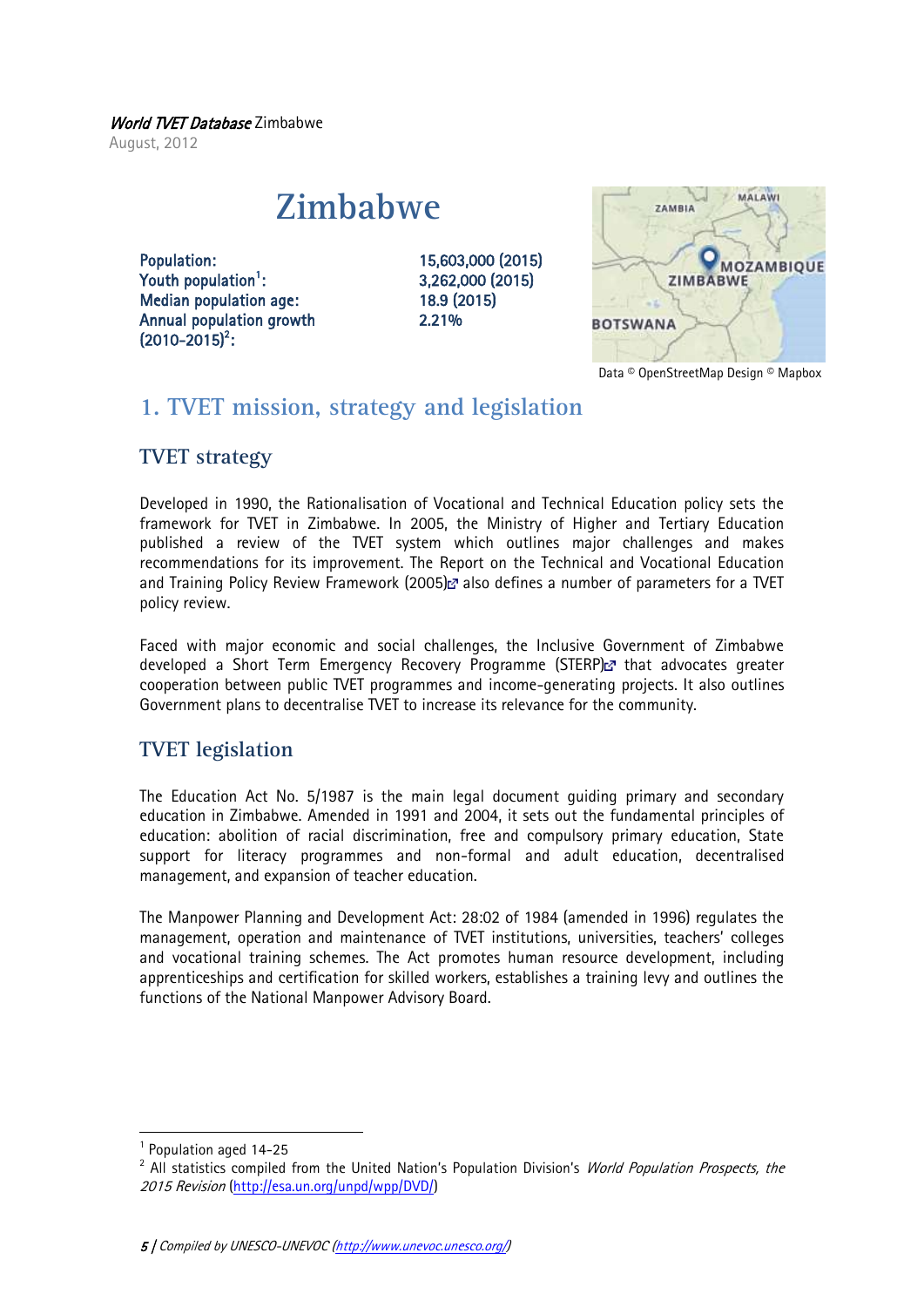August, 2012



## <span id="page-5-0"></span>**2. TVET formal, non-formal and informal systems**

Scheme compiled by UNESCO-UNEVOC from UNESCO-IBE (2010). World Data on Education VII Ed. 2010/11. Zimbabwe. Geneva: UNESCO-IBE.

#### **Formal TVET system**

Primary education starts at the age of six and lasts for seven years. Secondary education is divided into two levels: a four-year ordinary and a two-year advanced level. In addition to the conventional subjects, students are required to take a minimum of two technical and vocational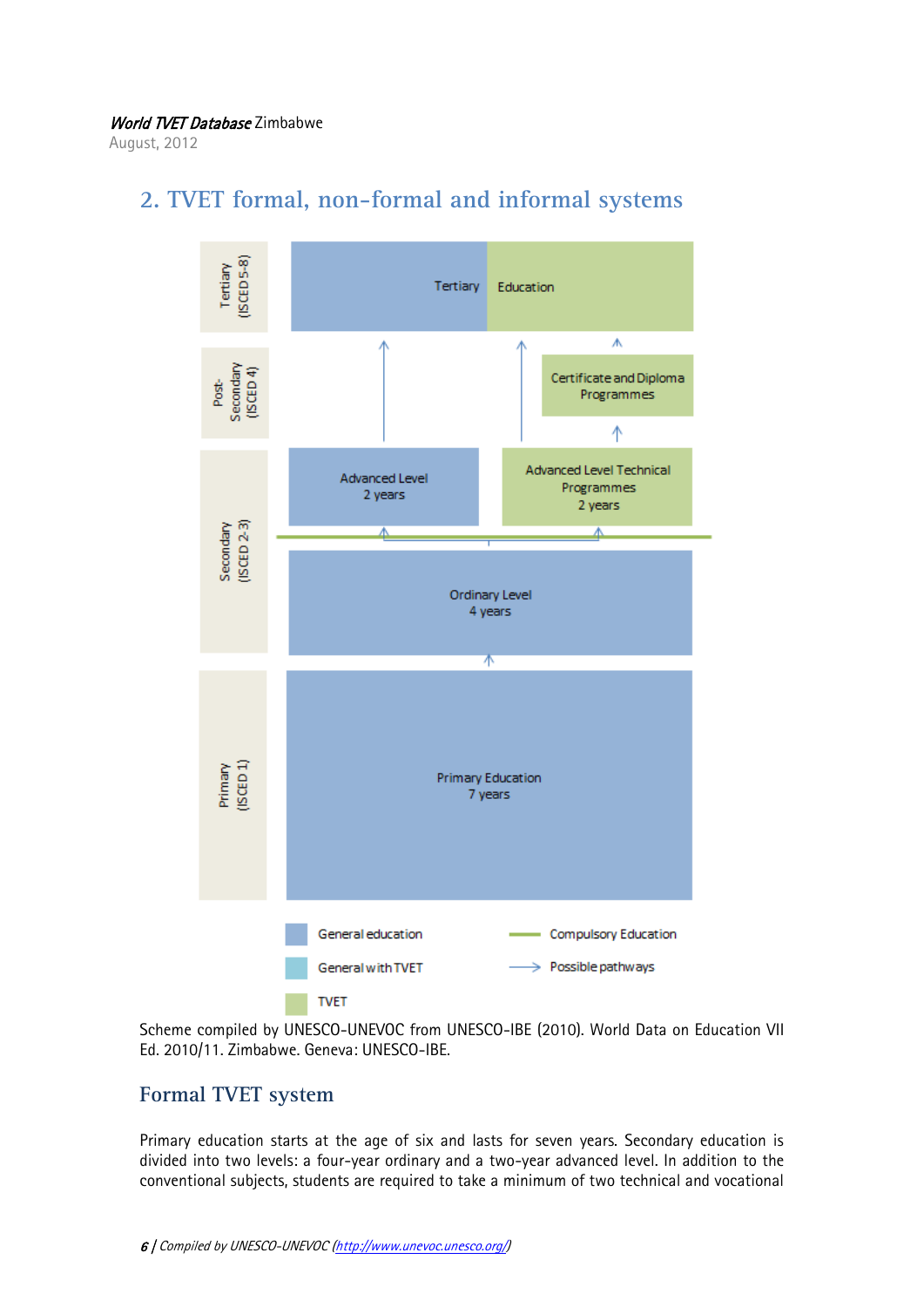August, 2012

courses in the first two years of secondary education. Depending on their performance, they will consequently follow an academic or technical and vocational education path. Tertiary education is offered in vocational skills training centres, teachers' colleges, Polytechnics, technical colleges and universities. TVET institutions offer skills training leading to a certificate, diploma, higher diploma and degrees. College courses last for two to four years while universities offer both full- and part-time diploma and degree courses.

## **Non-formal and informal TVET systems**

The majority of TVET is provided by both public and private institutions. Their quality and standards vary but their prevalence attests to the unmet demand for education and training in Zimbabwe.

Skill training is also provided through entreprise-based or on-the-job training. Companies train their employees in company-own training schools or provide in-house training by hiring external trainers who tailor their courses according to company needs. Companies acquiring new equipment often request their suppliers to provide necessary training for their employees to ensure their adequate skills in operating new machines.

Informal apprenticeships are the traditional form of skill training in Africa. Informal – unlike formal – apprenticeships are not covered by the Manpower Planning and Development Act and are therefore unregulated.

## <span id="page-6-0"></span>**3. Governance and financing**

#### **Governance**

Education in Zimbabwe is administered by two Ministries: the Ministry of Education, Sports, Arts and Culture and the Ministry of Higher and Tertiary Education (MHTE).

The Ministry of Education, Sports, Arts and Culture is responsible for early, primary and secondary education. It runs a number of secondary schools that offer technical and vocational courses.

The MHTE was established in 1988 and is in charge of higher and tertiary education and skill training. Within the MHTE, two divisions deal with TVET: the Division of Manpower Planning and Institutional Development, and the Division of Standards Development and Quality Assurance. The former is responsible for human resource planning and institutional development – particularly of Polytechnics. The latter develops skill training, standardises certifications and examinations.

The MHTE provides TVET thorough eight Polytechnics, two Industrial Training Centres (ITCs) and three state-assisted Vocational Training Centres. Additionally, the MHTE runs apprenticeship programmes.

Skill training is offered by the Ministry of Youth Development, Indigenisation and Empowerment; and the Ministry of Women's Affairs Gender and Community Development. The Ministry of Education, Sports, Arts and Culture runs secondary schools that offer technical and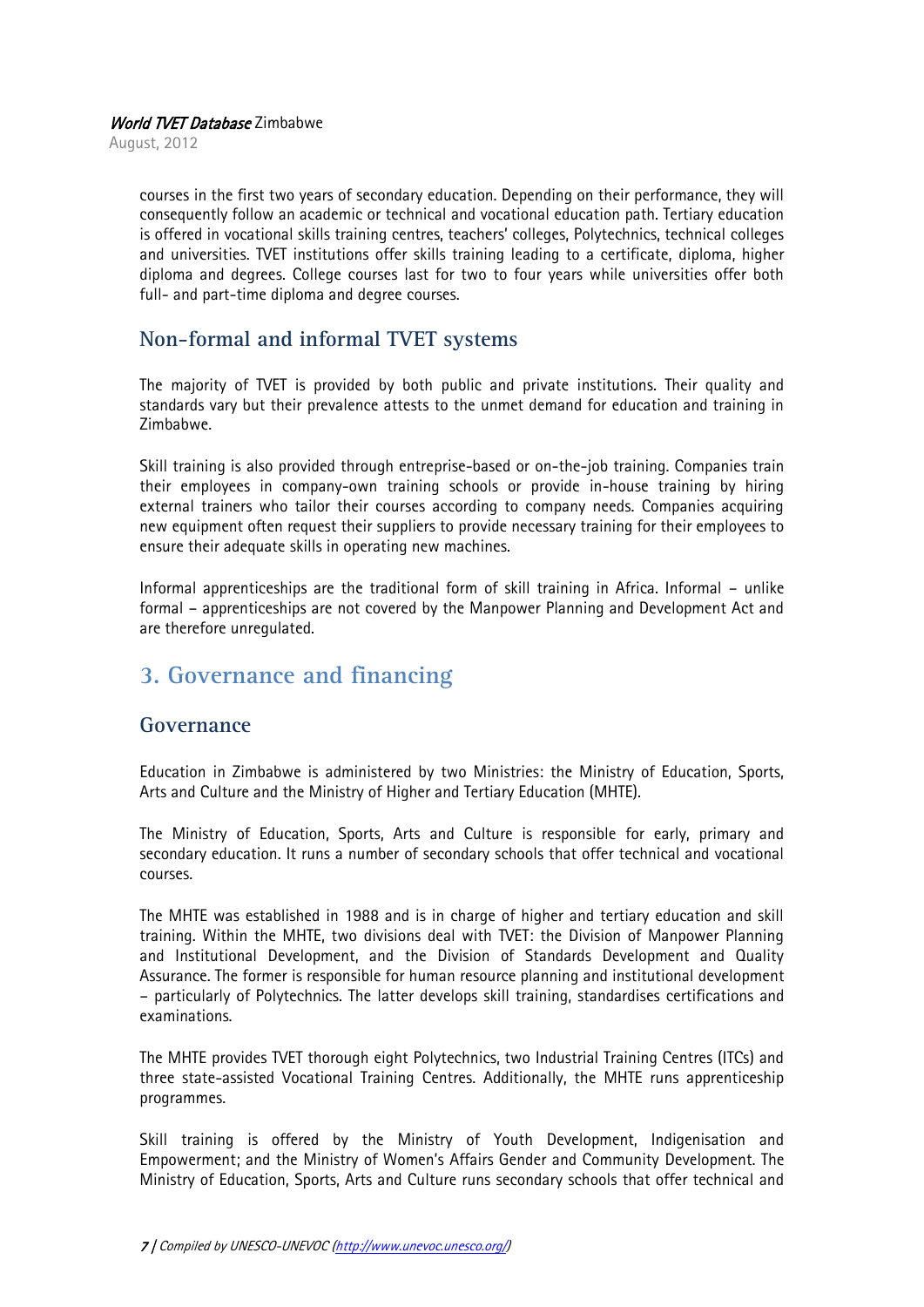August, 2012

vocational subjects, while the Ministry of Health and Child Welfare offers several nurse training schools. The majority of TVET institutions run by the MHTE are located in urban areas, while other ministries focus their TVET provision on rural areas.

The National Manpower Advisory Council (NAMACO) is charged with making recommendations on human resource development and skill training and provides advice in the field.

#### **Financing**

The TVET system in Zimbabwe is funded through the following sources:

Government funding

Depending on the year's revenue plan, public TVET institutions receive budget allocations which cover employment and operational costs, as well as funding for capital development projects. State-assisted TVET providers benefit from funding for employment costs, while private TVET institutions do not receive any public funding.

Student fees

Students pay their fees (tuition, examination fees, etc.) directly to the institution. Income generated through student fees is administered under the Tertiary Education Development Fund which is overseen by the Treasury. Students from disadvantaged backgrounds benefit from a tuition fee waiver that is awarded under the Cadetship Scheme which is part of the National Education Training Fund.

Income-generating activities

These activities are run internally by the TVET institutions and can comprise of different types of projects, saving schemes and investments.

Zimbabwe Manpower Development Fund (ZIMDEF)

The Fund provides TVET institutions with resources for training material and equipment, infrastructure improvement and expansion. Additionally, the Fund finances skill upgrade courses for semi-skilled workers and apprenticeship training. Funding is generated through a 1% training levy paid by employers from their monthly wage expenses.

## <span id="page-7-0"></span>**4. TVET teachers and trainers**

Teacher-education colleges and universities are responsible for training future teachers for all education levels. Teacher-education colleges offer two- and three-year programmes depending on previous qualifications. Secondary teacher training colleges fall into two categories: academic and technical. Technical colleges require students to take one academic, one technical and a subject in the theory of education. Universities offer one-year certificates in education which can be acquired after a three-year degree programme.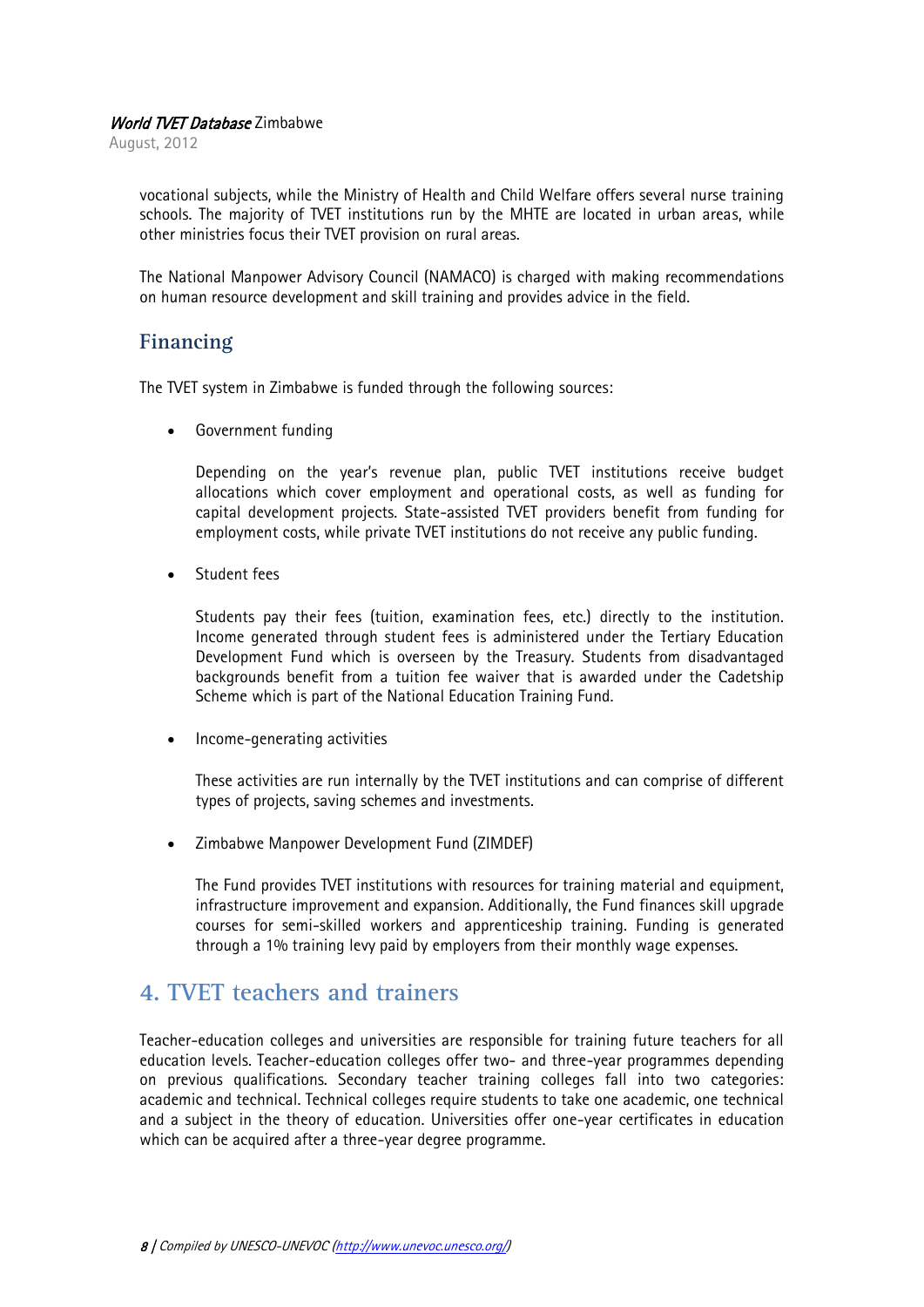August, 2012

The majority of teachers are untrained and lack appropriate qualifications for their position. Therefore, the Ministry of Education, in collaboration with NGOs, offers in-service teacher training that aims to improve the quality of teaching. In-service training and self-improvement courses are not compulsory but are popular among untrained and trained teachers (UNESCO, 2010).

## <span id="page-8-0"></span>**5. Qualifications and Qualifications Frameworks**

## **National Qualifications Framework (NQF)**

As a member of the Southern African Development Community (SADC), Zimbabwe committed to harmonising and standardising its TVET system with that of other Member States. Zimbabwe is therefore expected to formulate a qualification framework as a way of facilitating standardisation and transferability of qualifications. Accordingly, the Ministry of Higher and Tertiary Education (MHTE) developed the Zimbabwe Examinations and Qualifications Framework (ZIMEQF) which is currently still in its draft form (2010).

The coordination and planning remains decentralised with the Higher Education and Examination Council (HEXCO) in charge of Polytechnics, Industrial Training Centres, Youth Training Centres, some secondary schools and private colleges. The Apprenticeship Authority (AA) is responsible for the certification of skilled workers and the Nurses Council oversees the certification of nurses under the Ministry of Health and Child Welfare. A number of other Ministries ensure certification in their specific fields.

TVET is offered at five qualification levels:

- Pre-Vocational Certificate (PVC);
- National Foundation Certificate (NFC);
- National Certificate (NC);
- National Diploma (ND); and
- Higher National Diploma (HND).

#### **Quality assurance**

Two bodies under the Ministry of Higher and Tertiary Education (MHTE) are in charge of quality assurance at different levels.

The Directorate of Standards Development and Quality Assurance (SDEQA) assures the quality of TVET programmes and institutions through direct liaison with the industry, including NAMACO and its various industrial committees. The Directorate is also in charge of developing occupational standards through the Standards Development Research Unit (SDERU).

The Higher Education and Examination Council (HEXCO) is charged with controlling the quality of examinations, curricula, registration and accreditation of private TVET institutions. HEXCO cooperates with relevant stakeholders from the industry to ensure standards are set according to industry needs.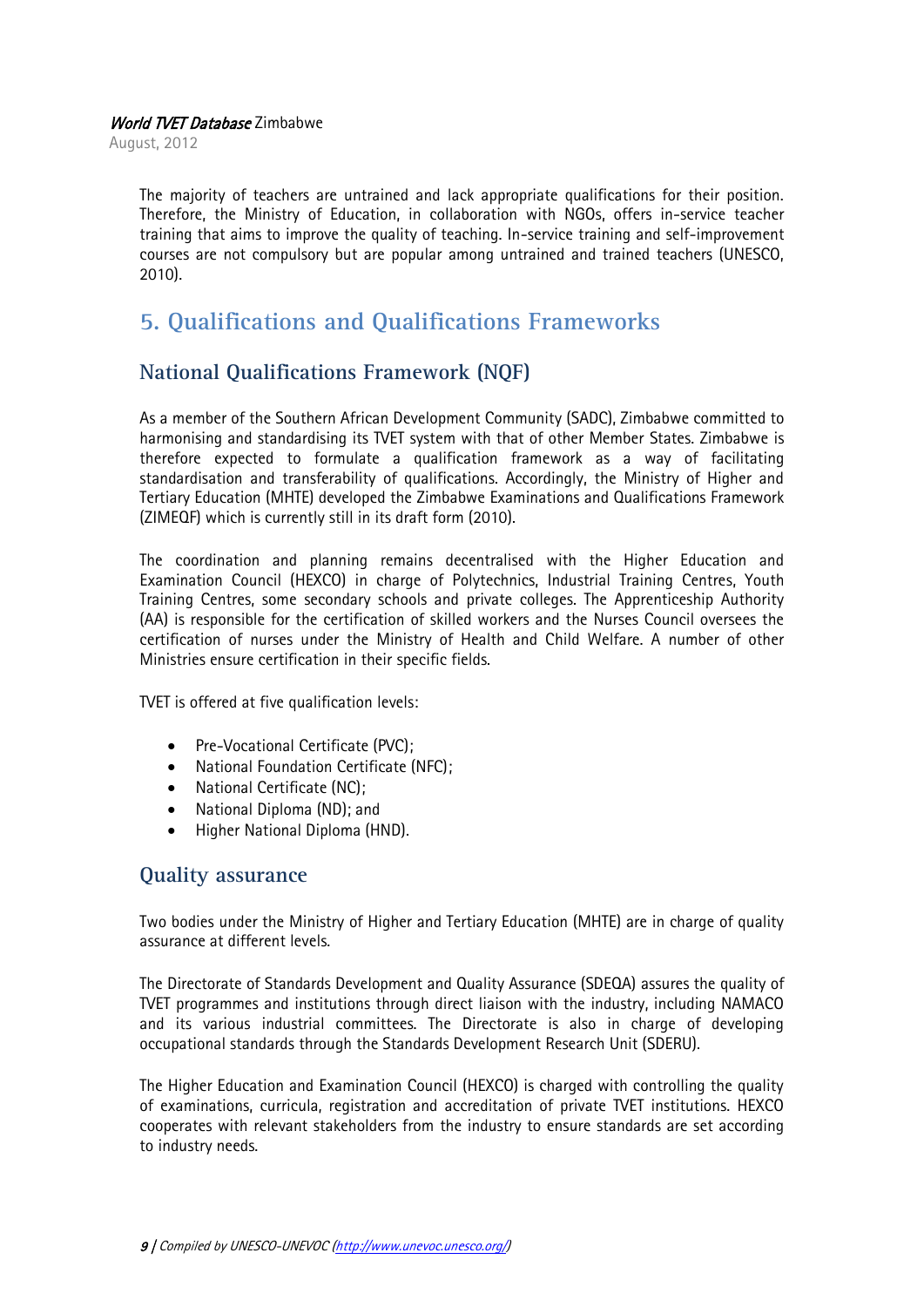August, 2012

<span id="page-9-0"></span>The NAMACO Watchdog Committee is also involved in monitoring TVET.

## **6. Current reforms, major projects and challenges**

#### **Current reforms and major projects**

The Ministry of Higher and Tertiary Education (MHTE) is developing a draft plan for the establishment of the Zimbabwe Examinations & Qualifications Authority (ZIMEQA). ZIMEQA will serve as the main body facilitating mobility within the education system and promoting training career pathways. To this aim, a draft National Skills Policy was developed as a framework for harmonising standards in higher and tertiary education.

## <span id="page-9-1"></span>**7. Links to UNEVOC centres and TVET institutions**

## **UNEVOC Centres**

[Ministry of Higher and](http://www.unevoc.unesco.org/go.php?q=UNEVOC+Network+-+Centre&id=2551) Tertiary Education

## **TVET Institutions**

- Bulawayo Polytechnic
- **•** Gweru Polytechnic
- Harare Polytechnic
- Kushinga P. Polytechnic
- Kwekwe Polytechnic
- Masvingo Polytechnic
- Mutare Polytechnic
- School of Hospitality and Tourism
- Joshua M. N. Polytechnic
- Msasa Industrial College
- Mupfure Self Help College
- St Peters Kubatana Technology Centre
- Westgate Industrial College

## <span id="page-9-2"></span>**8. References and further reading**

#### **References**

- Chanakira, E. J. (2010). SADC and [UNESCO Assessment and Review of Technical and Vocational](http://unesdoc.unesco.org/images/0022/002256/225632e.pdf)  [Education and Training \(TVET\) in SADC Region and Development of a Regional Strategy](http://unesdoc.unesco.org/images/0022/002256/225632e.pdf)  [for Revitalization of TVET.](http://unesdoc.unesco.org/images/0022/002256/225632e.pdf) Paris: UNESCO.
- Mambo, M. N. (2010). [Situational Analysis and Institutional Mapping for Skills for Youth](http://www.africayouthskills.org/images/pdf/lrg/Situational_Analysis_and_Institutional_Mapping_Report.pdf)  [Employment and Rural Development in Zimbabwe.](http://www.africayouthskills.org/images/pdf/lrg/Situational_Analysis_and_Institutional_Mapping_Report.pdf) Harare: International Labour Organisation.